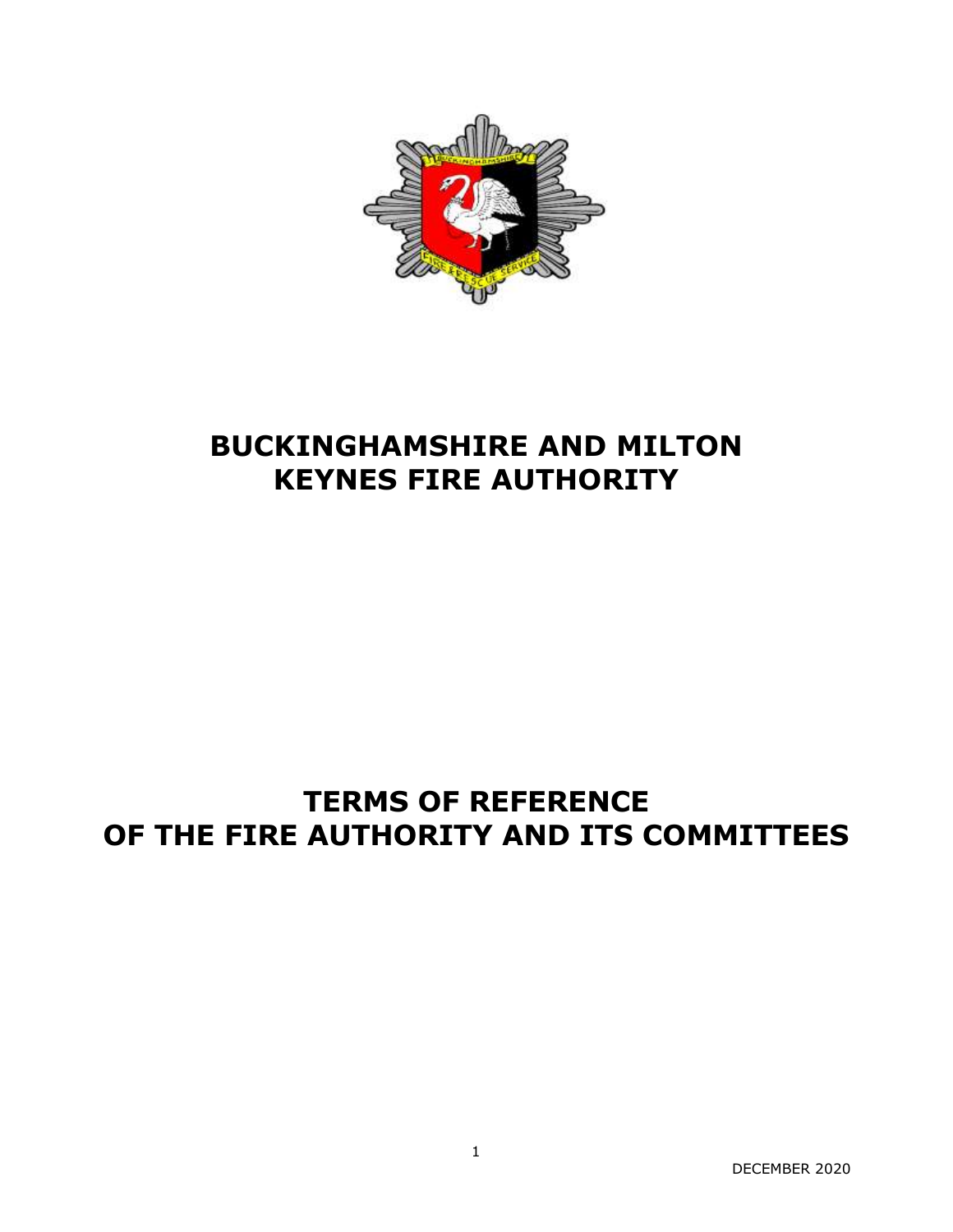## **CONTENTS**

# **TERMS OF REFERENCE** PAGE

| <b>FIRE AUTHORITY</b>        |  |
|------------------------------|--|
| <b>EXECUTIVE COMMITTEE</b>   |  |
| OVERVIEW AND AUDIT COMMITTEE |  |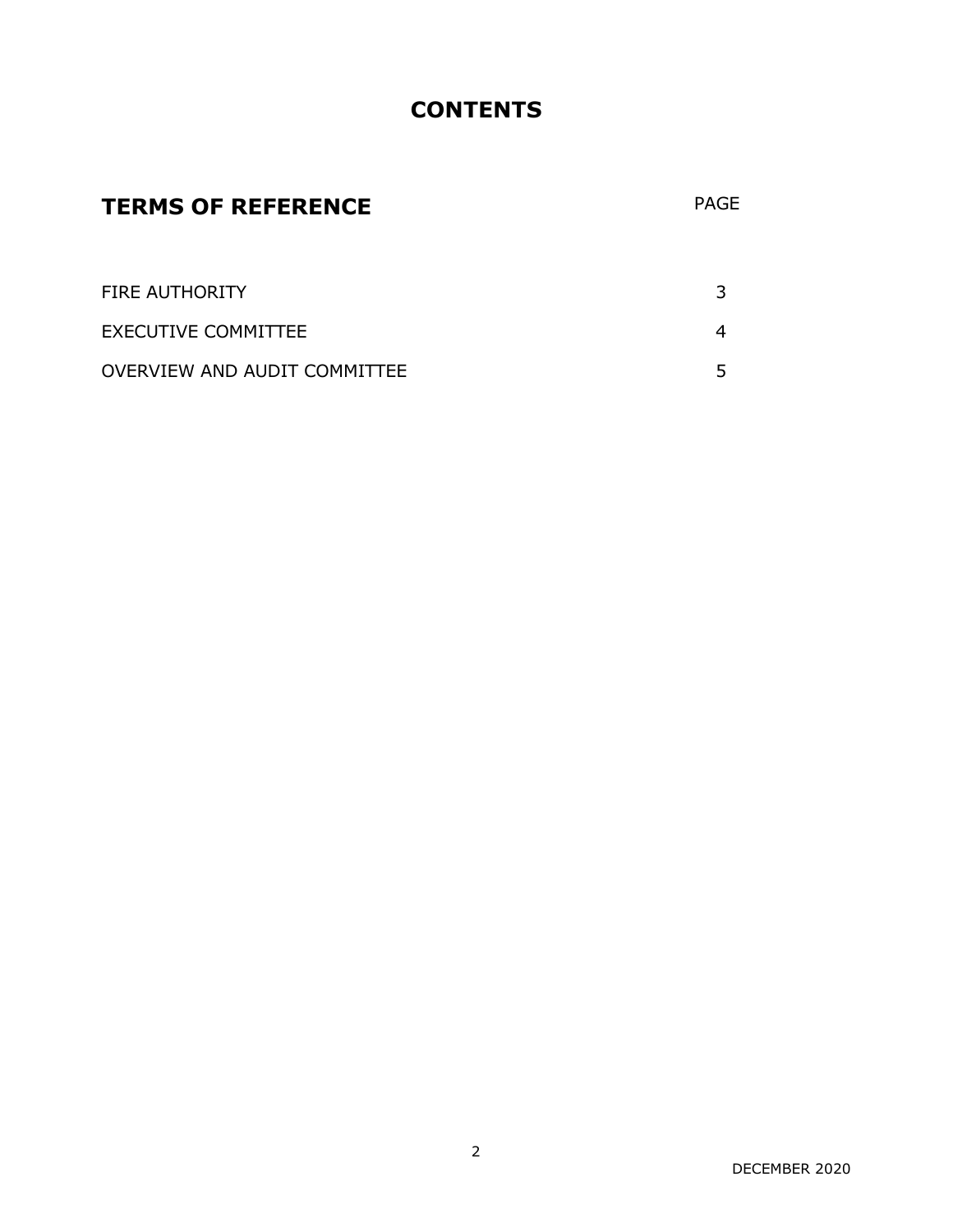## **FIRE AUTHORITY**

## **TERMS OF REFERENCE**

- 1. To appoint the Authority's Standing Committees and Lead Members.
- 2. To determine the following issues after considering recommendations from the Executive Committee, or in the case of 2(a) below, after considering recommendations from the Overview and Audit Committee:
	- (a) variations to Standing Orders and Financial Regulations;
	- (b) the medium-term financial plans including:
		- (i) the Revenue Budget;
		- (ii) the Capital Programme;
		- (iii) the level of borrowing under the Local Government Act 2003 in accordance with the Prudential Code produced by the Chartered Institute of Public Finance and Accountancy; and
	- (c) a Precept and all decisions legally required to set a balanced budget each financial year;
	- (d) the Prudential Indicators in accordance with the Prudential Code;
	- (e) the Treasury Strategy;
	- (f) the Scheme of Members' Allowances;
	- (g) the Integrated Risk Management Plan and Action Plan;
	- (h) the Annual Report;
	- (i) the Capital Strategy.
- 3. To determine the Code of Conduct for Members on recommendation from the Overview and Audit Committee.
- 4. To determine all other matters reserved by law or otherwise, whether delegated to a committee or not.
- 5. To determine the terms of appointment or dismissal of the Chief Fire Officer and Chief Executive, and deputy to the Chief Fire Officer and Chief Executive, or equivalent.
- 6. To approve the Authority's statutory pay policy statement.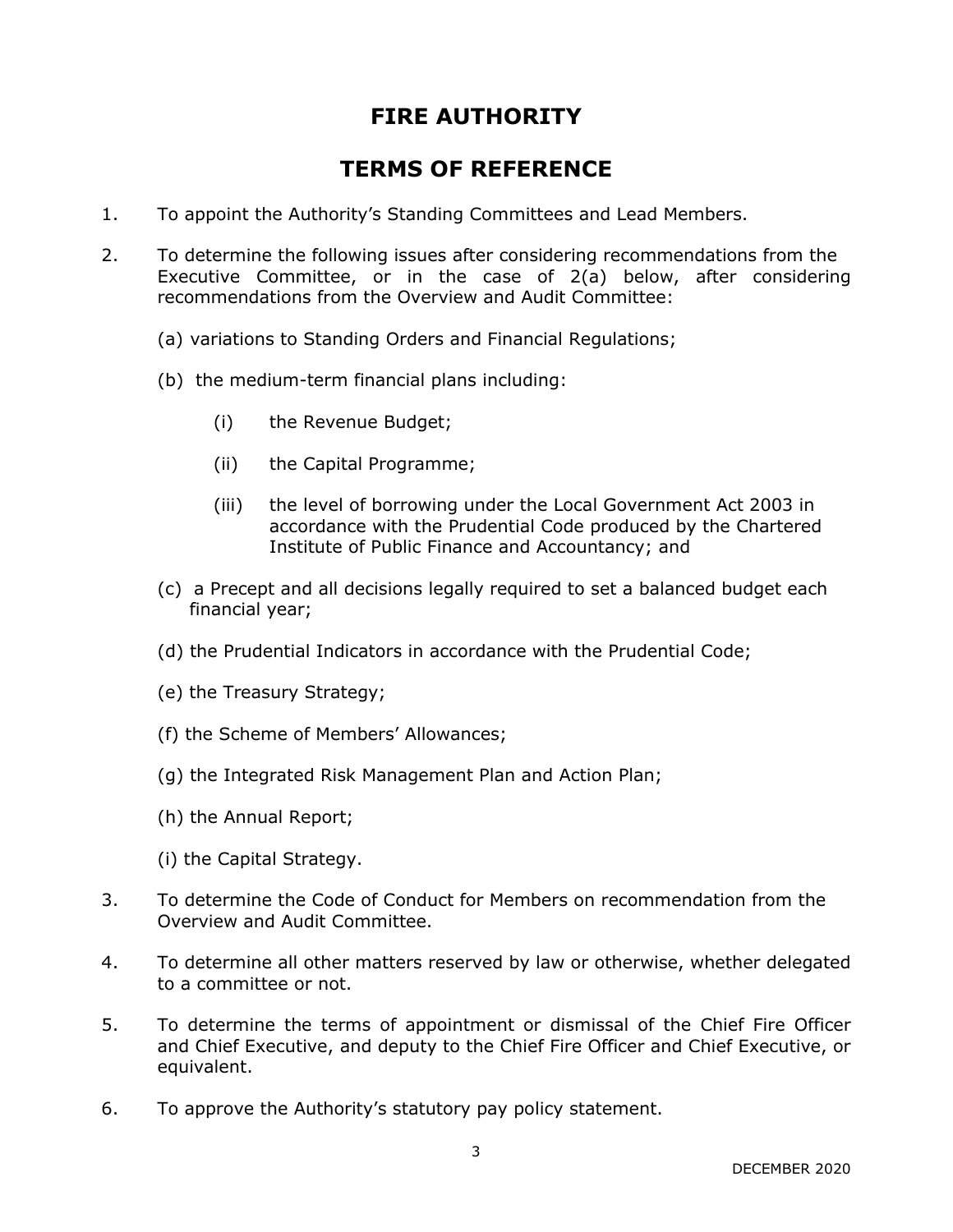## **EXECUTIVE COMMITTEE**

## **TERMS OF REFERENCE**

- 1. To make all decisions on behalf of the Authority, except in so far as reserved to the full Authority by law or by these Terms of Reference.
- 2. To assess performance of the Authority against agreed organisational targets.
- 3. To determine matters relating to pay and remuneration where required by collective agreements or legislation.
- 4. To select on behalf of the Authority-the Chief Fire Officer and Chief Executive, and deputy to the Chief Fire Officer and Chief Executive, or equivalent , taking advice from suitable advisers and to make recommendations to the Authority as to the terms of appointment or dismissal.
- 5. To consider and make decisions on behalf of the Authority in respect of the appointment of a statutory finance officer; a statutory monitoring officer; and any post to be contracted to "Gold Book" terms and conditions in whole or in part taking advice from the Chief Fire Officer and suitable advisers.
- 6. To act as the Employers' Side of a negotiating and consultation forum for all matters relating to the employment contracts of the Chief Fire Officer and Chief Executive, deputy to the Chief Fire Officer and Chief Executive, or equivalent; and where relevant, employees contracted to "Gold Book" terms and conditions in whole or in part.
- 7. To hear appeals if required to do so in accordance with the Authority's Policies.
- 8. To determine any human resources issues arising from the Authority's budget process and improvement programme.
- 9. To determine policies, codes or guidance:
	- (a)after considering recommendations from the Overview and Audit Committee in respect of:
		- (i) regulating working relationships between members and co-opted members of the Authority and the employees of the Authority; and (ii) governing the conduct of employees of the Authority
	- (b)relating to grievance, disciplinary, conduct, capability, dismissals and appeals relating to employees contracted to "Gold Book" terms and conditions in whole or in part.
- 10. To form a Human Resources Sub-Committee as it deems appropriate.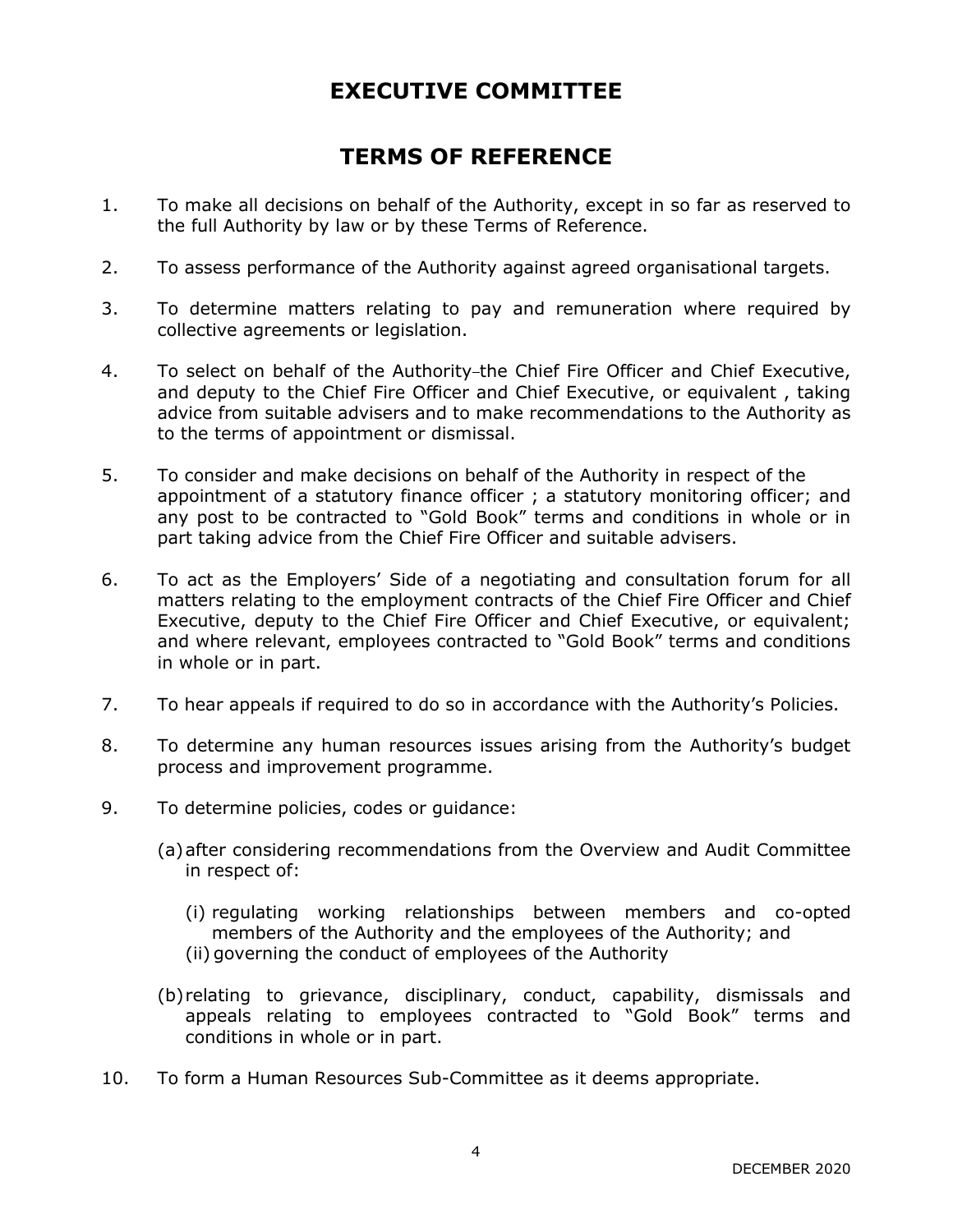# **OVERVIEW AND AUDIT COMMITTEE TERMS OF REFERENCE**

### **Overview**

- 1. To review current and emerging organisational issues and make recommendations to the Executive Committee as appropriate.
- 2. To comment upon proposed new policies and make recommendations to the Executive Committee as appropriate.
- 3. To review issues referred by the Authority and its other bodies and make recommendations to those bodies as appropriate.
- 4. To make recommendations to the Executive Committee on:
	- (a) the Electronic Services Delivery Plan;
	- (b) the Brigade Personnel Strategy;
	- (c) Levels of Incident Response;
	- (d) the Corporate Risk Management Policy;
	- (e) the Authority's Information Policy; and

other such policies and procedures as are required from time to time.

5. To consider and make recommendations to the Authority on the Annual Treasury Management Strategy.

### **Audit**

- 1. To determine the internal and external audit plans and the Internal Audit **Strategy**
- 2. To determine the Internal Audit Annual Plan and Annual Report (including a summary of internal audit activity and the level of assurance it can give over the Authority's governance arrangements).
- 3. To consider and make recommendations action plans arising from internal and external audit reports, including arrangements to ensure that processes which deliver value for money are maintained and developed.
- 4. To consider and make recommendations to the Executive Committee on reports dealing with the management and performance of the providers of internal audit services.
- 5. To consider and make recommendations on the external auditor's Annual Audit Letter and Action Plan, relevant reports and the report to those charged with governance.
- 6. To consider specific reports as agreed with the Treasurer, Internal Audit, Monitoring Officer, Chief Fire Officer, or external audit and to make decisions as appropriate.
- 7. To comment on the scope and depth of external audit work and to ensure it gives value for money.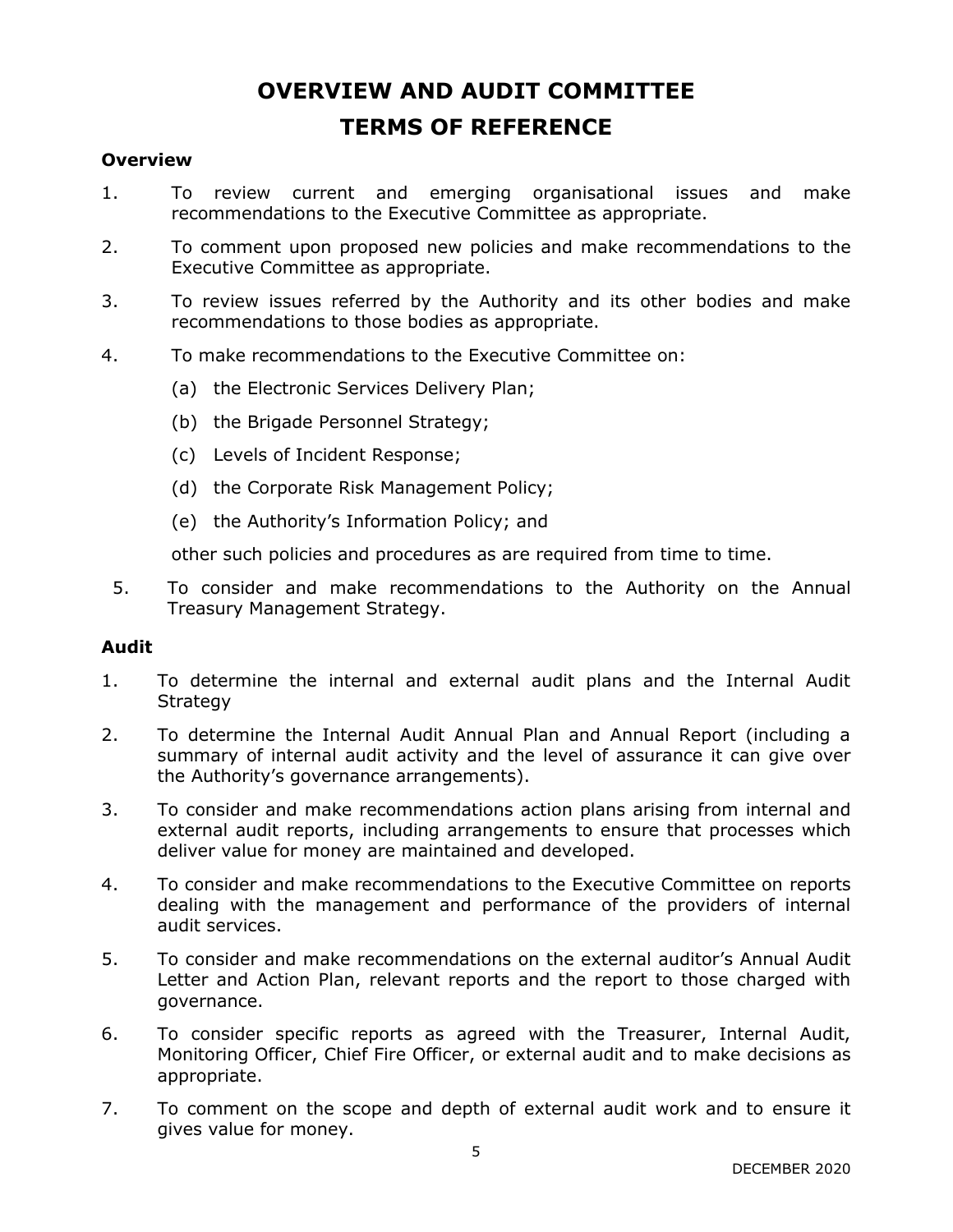- 8. To oversee investigations arising out of fraud and corruption allegations.
- 9. To determine Insurance matters not delegated to officers, or another committee.
- 10. To consider and determine as appropriate such other matters as are required in legislation or guidance to be within the proper remit of this Committee.

### **Governance**

- 1. To:
	- (a) make recommendations to the Authority in respect of:
		- (i) variations to Financial Regulations; and
		- (ii) variations to Contract Standing Orders.
	- (b) receive a report from the Chief Finance Officer/Treasurer when there has been any variation to the Financial Instructions in the preceding twelve month period.
- 2. To determine the following issues:
	- (a) the Authority's Anti-Money Laundering Policy;
	- (b) the Authority's Whistleblowing Policy; and
	- (c) the Authority's Anti Fraud and Corruption Policy.
- 3. To determine the Statement of Accounts and the Authority's Annual Governance Statement. Specifically, to consider whether appropriate accounting policies have been followed and whether there are concerns arising from the financial statements or from the audit that need to be brought to the attention of the Authority.
- 4. To consider the Authority's arrangements for corporate governance and make recommendations to ensure compliance with best practice.
- 5. To monitor the Authority's compliance with its own and other published standards and controls.
- 6. To maintain and promote high standards of conduct by the Members and coopted members of the Authority.
- 7. To assist Members and co-opted members of the Authority to observe the Authority's Code of Conduct.
- 8. To advise the Authority on the adoption or revision of a code of conduct.
- 9. To monitor the operation of the Authority's Code of Conduct
- 10. To deal with cases referred by the Monitoring Officer.
- 11. To advise on training, or arranging to train Members and co-opted members of the Authority on matters relating to the Authority's Code of Conduct.
- 12. To monitor the operation of any registers of interest, of disclosures of interests and disclosures of gifts and hospitality in respect of officers or Members.